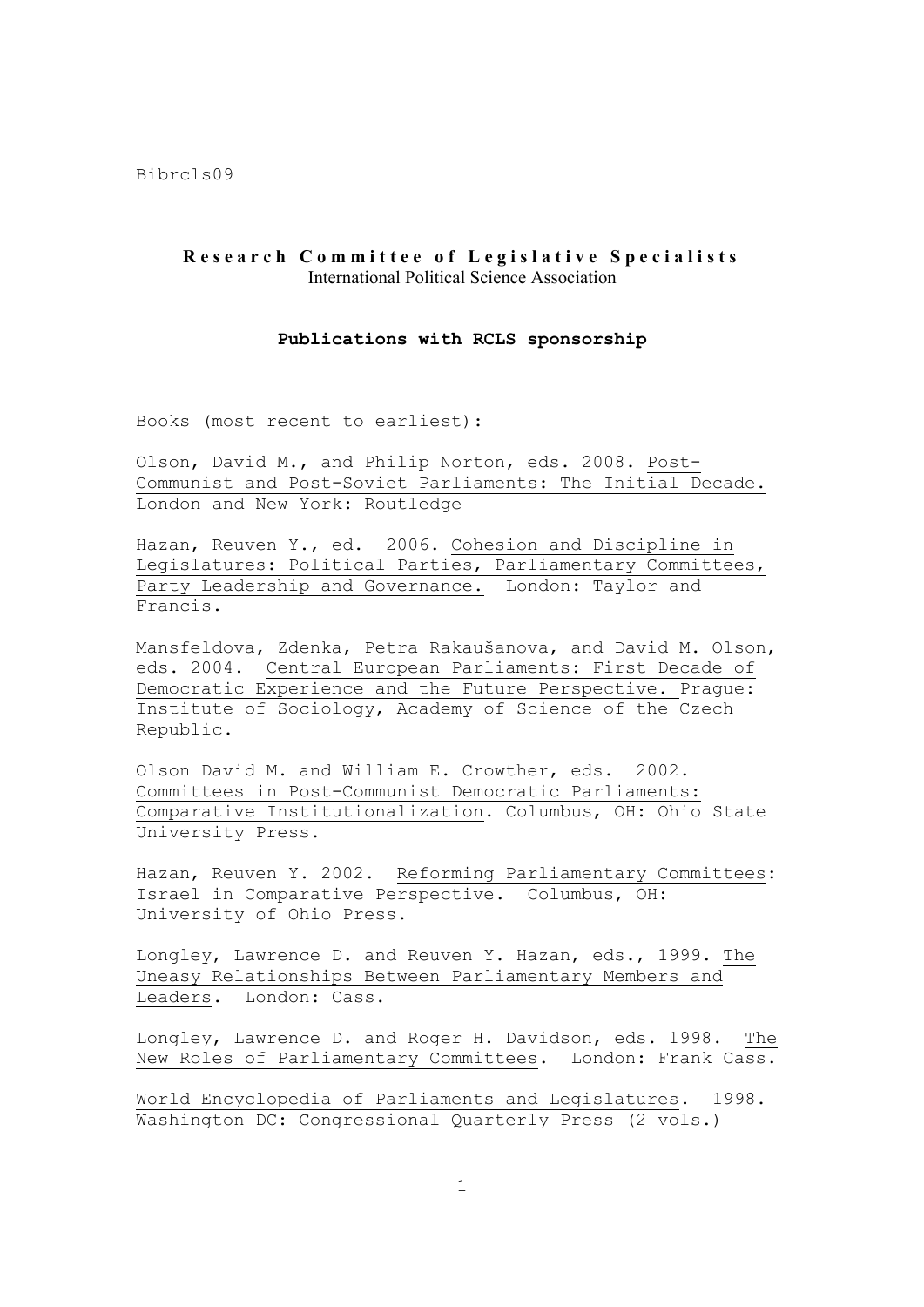Olson David M. and Philip Norton, eds. 1996. The New Parliaments of Central and Eastern Europe. London: Cass.

Olson, David M and Michael L. Mezey, eds. 1991. Legislatures in the Policy Process. Cambridge: Cambridge University Press. (IPSA Advances in Political Science: An International Series)

Journal special issues:

Norton, Philip and David M. Olson, eds. 2007. "Post-Communist and Post-Soviet Parliaments: Beyond Transition." Journal of Legislative Studies Special Issue 13:1 March

Hazan, Reuven Y. ed. 2003. "Cohesion and Discipline in Legislatures: Political Parties, Parliamentary Committees, Party Leadership and Governance," Journal of Legislative Studies Special Issue 9:4 Winter.

Longley, Lawrence D. and Reuven Y. Hazan, eds., 1999. "The Uneasy Relationships Between Parliamentary Members and Leaders," Journal of Legislative Studies Special issue, 5:3/4 Autumn/Winter.

Longley, Lawrence D. and Roger H. Davidson, eds., 1998. "The New Roles of Parliamentary Committees". Journal of Legislative Studies Special issue 4:1 Spring

Olson David M. and Philip Norton, eds. 1996. "The New Parliaments of Central and Eastern Europe." Journal of Legislative Studies Special issue, 2:1 Spring.

Publications jointly sponsored with World Bank Institute:

Stapenhurst, Rick, Riccardo Pelizzo, David M. Olson and Lisa von Trapp, eds. 2008. Legislative Oversight and Budgeting: a World Perspective. Washington, DC: WBI Development Studies, World Bank Institute.